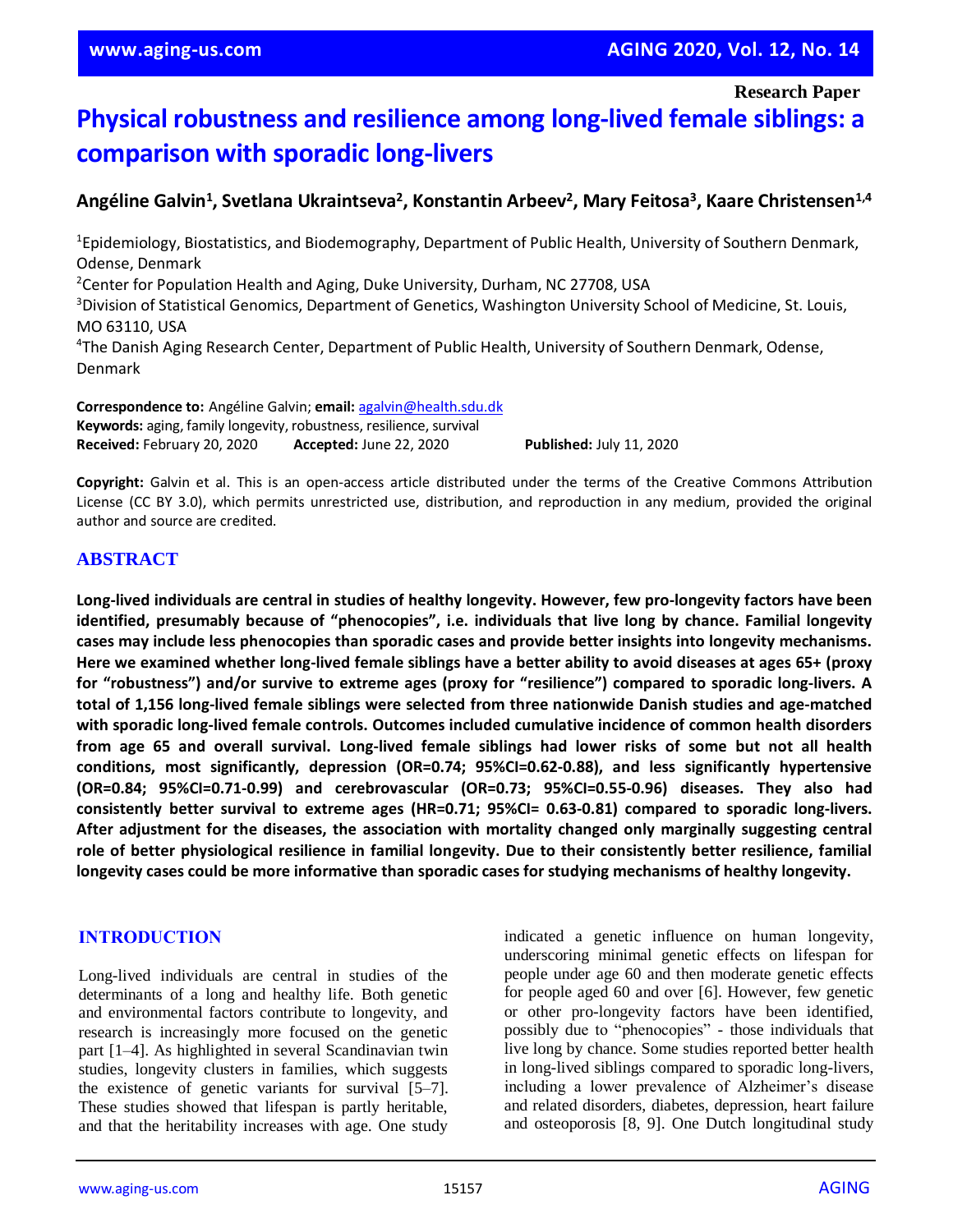found better survival in long-lived siblings compared to sporadic long-livers [10]. However, these studies did not evaluate disease risk and survival in the same population and, therefore, were not able to examine the interplay between indicators of robustness and resilience, which is the focus of this study.

Physical robustness could be defined as the ability to resist a deviation from the normal physical state and avoid an adverse health event [11]. In this framework, disease risk can be viewed as a proxy indicator of the whole-body robustness [12]. Physical resilience could be defined as the ability to bounce back, and quickly and completely recover after an adverse health event [11, 12]. The ability to survive to very old age could be used as a proxy indicator of the whole-body resilience [11, 12]. Physical resilience universally declines with age, increasing vulnerability to death as people grow older. Robustness also generally declines with age – manifested by increased risks of many health disorders (e.g. Alzheimer's disease, stroke, renal and heart failure, fractures, pneumonia), and disabilities in the elderly; however, robustness may improve in some health domains, reflected in declining risks of certain chronic diseases (e.g. several cancers, diabetes, asthma) towards extreme ages [11– 13]. This indicates that the mechanisms underlying changes in physical robustness and resilience during aging are not necessarily (or entirely) the same. The same factor may have beneficial effects on resilience and adverse effects on robustness, and vice versa. For example, a chronically suppressed apoptosis in the body may contribute to both increased risk of cancer (lower robustness) in middle-old life and better survival at extreme ages (higher resilience) [14].

The long-lived individuals may live longer than the general population for various reasons. They may be more robust than the general population because they are able to avoid major diseases, or they may be more resilient because they are able to better survive after disease onset, or both. They may also live longer simply 'by chance'. This study investigates whether long-lived female siblings are more robust and/or resilient than sporadic ("non-familial") long-lived women of the same age, and, specifically, whether they have a better ability to (i) avoid the common diseases of the elderly at ages  $65+$  (proxy for robustness), and/or (ii) survive to extreme ages (proxy for resilience). We compared the cumulative incidence of the 20 most prevalent chronic conditions from age 65 between long-lived female siblings and sporadic long-lived Danish women. We also evaluated the difference in overall survival at the oldest-old ages between the familial and the sporadic long-livers, and examined factors contributing to this difference. Due to a scarce number of long-lived males, we used only data on long-lived females from three studies enrolling Danish long-lived siblings.

## **RESULTS**

#### **Study population**

The study population was comprised of 2,312 longlived women: 1,156 female siblings and 1,156 controls. The median age on January  $1<sup>st</sup>$ , 2006 was 91.3 years (range:  $68.8-105.0$ ), with a median age of 91.7 for siblings and 90.9 for sporadic long-lived women  $(p=0.013)$ . These women were mainly widowed (79.4%) in siblings and 76.7% in controls (Table 1)). Nearly two thirds of our population had a *null* Charlson Comorbidity Index (CCI) score, and the numbers were 63.2% and 60.1% for siblings and controls  $(p=0.282)$ , respectively. The prevalence of the 20 chronic conditions is shown in Table 1. The most prevalent condition was hypertensive disease (51.7% in siblings vs. 56.0% in controls,  $p=0.041$ ) followed by respiratory allergy  $(42.8 \text{ vs. } 43.4, \text{ p}=0.769)$ , cataract  $(39.1 \text{ vs. } 39.5, \text{ } 39.5)$ p=0.831), hearing loss (38.4 vs. 33.4, p=0.013) and depression  $(32.1 \text{ vs. } 38.9, \text{ p=0.001}).$  If the Bonferroni correction or the false discovery rate (FDR) test [15] was used to account for multiple testing in Table 1, only the lower risk of depression among siblings remained statistically significant.

The majority of the women reported medication prescription within the previous month - as median number of prescribed drugs (on average two; range: 0- 16). The proportion of siblings and controls receiving prescriptions was similar (72.8% and 74.4%, respectively, p=0.396); however, on average, siblings received a lower number of distinct drugs than controls (p=0.047). The prescribed drugs were mainly related to the nervous systems (39.7% in siblings vs. 43.8% in controls, p=0.047) and cardiovascular (37.2% vs. 39.1%, p=0.346).

#### **Cumulative incidence**

In the unadjusted models, long-lived siblings had a lower risk of hypertensive disease (OR=0.84, 95%CI=0.71-0.99), chronic low respiratory diseases (CLRD) (OR=0.79, 95%CI=0.64-0.97), and depression  $(OR=0.74, 95\% CI=0.62-0.88)$  than sporadic long-livers (Table 2). They also presented a tendency towards lower cumulative incidence of atrial fibrillation and flutter  $(OR=0.75 \ 95\% CI=0.54-1.04)$ , cerebrovascular diseases  $(OR=0.80 \ 95\% CI=0.64-1.03)$  and dementia (OR=0.73 95%CI=0.51-1.04). On the other hand, siblings had a higher cumulative incidence of hearing loss (OR=1.24 95%CI=1.05-1.47) compared to the controls.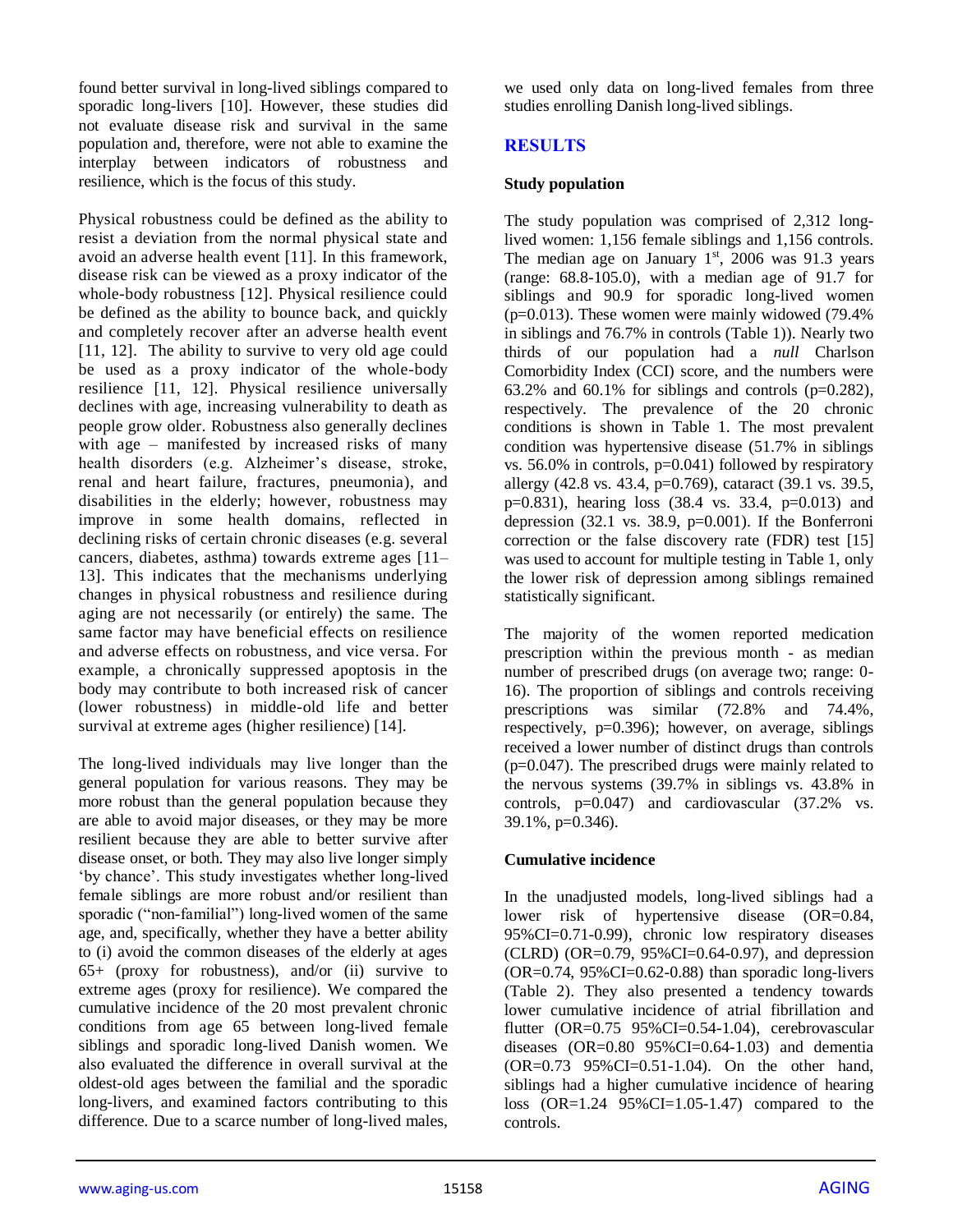# **Table 1. Characteristics of study population.**

|                                                         | <b>Study</b><br>population<br>$(n=2,312)$ |        | <b>Siblings</b><br>$(n=1,156)$ |        | <b>Controls</b><br>$(n=1,156)$ |        | $\mathbf{p}$ -<br>value <sup>a</sup> |
|---------------------------------------------------------|-------------------------------------------|--------|--------------------------------|--------|--------------------------------|--------|--------------------------------------|
|                                                         |                                           |        |                                |        |                                |        |                                      |
|                                                         |                                           |        |                                |        |                                |        |                                      |
|                                                         | n                                         | (%)    | n                              | (%)    | $\mathbf n$                    | (%)    |                                      |
| <b>Marital</b> status                                   |                                           |        |                                |        |                                |        | < 0.001                              |
| Unmarried                                               | 161                                       | (7.0)  | 91                             | (7.9)  | 70                             | (6.1)  |                                      |
| Married                                                 | 198                                       | (8.6)  | 105                            | (9.1)  | 93                             | (8.0)  |                                      |
| Divorced                                                | 148                                       | (6.4)  | 42                             | (3.6)  | 106                            | (9.2)  |                                      |
| Widowed                                                 | 1,805                                     | (78.0) | 918                            | (79.4) | 887                            | (76.7) |                                      |
| <b>Charlson's comorbidity index</b>                     |                                           |        |                                |        |                                |        | 0.282                                |
| 0                                                       | 1,426                                     | (61.7) | 731                            | (63.2) | 695                            | (60.1) |                                      |
| $1 - 2$                                                 | 759                                       | (32.8) | 362                            | (31.3) | 397                            | (34.3) |                                      |
| $\geq$ 3                                                | 127                                       | (5.5)  | 63                             | (5.5)  | 64                             | (5.6)  |                                      |
| <b>Specific comorbidities</b>                           |                                           |        |                                |        |                                |        |                                      |
| Disturbance in lipoprotein circulation and other lipids | 115                                       | (5.0)  | 54                             | (4.7)  | 61                             | (5.3)  | 0.503                                |
| Diabetes                                                | 80                                        | (3.5)  | 43                             | (3.7)  | 37                             | (3.2)  | 0.495                                |
| Choroid and retina disorders                            | 109                                       | (4.7)  | 61                             | (4.6)  | 56                             | (4.8)  | 0.768                                |
| Diseases of eye lens (cataracts)                        | 909                                       | (39.3) | 452                            | (39.1) | 457                            | (39.5) | 0.831                                |
| Glaucoma                                                | 298                                       | (12.9) | 152                            | (13.2) | 146                            | (12.6) | 0.710                                |
| Hearing loss                                            | 831                                       | (35.9) | 444                            | (38.4) | 387                            | (33.4) | 0.013                                |
| Hypertensive diseases                                   | 1,245                                     | (53.9) | 598                            | (51.7) | 647                            | (56.0) | 0.041                                |
| Atrial fibrillation and flutter                         | 163                                       | (7.1)  | 71                             | (6.1)  | 92                             | (8.0)  | 0.088                                |
| Ischemic heart diseases                                 | 304                                       | (13.2) | 159                            | (13.8) | 145                            | (12.5) | 0.389                                |
| Cerebrovascular diseases                                | 330                                       | (14.3) | 151                            | (13.1) | 179                            | (15.5) | 0.096                                |
| Respiratory allergy                                     | 997                                       | (43.1) | 495                            | (42.8) | 502                            | (43.4) | 0.769                                |
| Chronic low respiratory diseases                        | 403                                       | (17.4) | 181                            | (15.7) | 222                            | (19.2) | 0.025                                |
| Chronic Obstructive Pulmonary Disease                   | 80                                        | (3.5)  | 33                             | (2.9)  | 47                             | (4.1)  | 0.111                                |
| Asthma                                                  | 33                                        | (1.4)  | 14                             | (1.2)  | 19                             | (1.6)  | 0.381                                |
| Ulcers                                                  | 156                                       | (6.8)  | 78                             | (6.8)  | 78                             | (6.8)  | 1.000                                |
|                                                         | 292                                       | (12.6) | 159                            | (13.8) | 133                            | (11.5) | 0.104                                |
| Osteoporosis<br>Arthrosis                               | 338                                       | (14.6) | 168                            | (14.5) | 170                            | (14.7) | 0.906                                |
|                                                         | 821                                       |        | 371                            | (32.1) | 450                            | (38.9) | $0.001*$                             |
| Depression                                              | 127                                       | (35.5) | 54                             |        | 73                             |        | 0.083                                |
| Dementia                                                | 395                                       | (5.5)  |                                | (4.7)  |                                | (6.3)  | 0.204                                |
| Cancer                                                  |                                           | (17.1) | 209                            | (18.1) | 186                            | (16.1) |                                      |
| <b>Medication prescription</b>                          |                                           |        |                                |        |                                |        | 0.396                                |
| Yes                                                     | 1,702                                     | (73.6) | 842                            | (72.8) | 860                            | (74.4) |                                      |
| N <sub>o</sub>                                          | 610                                       | (26.4) | 314                            | (27.2) | 296                            | (25.6) |                                      |
| <b>Treated organs</b>                                   |                                           |        |                                |        |                                |        |                                      |
| Alimentary tract and metabolism                         | 668                                       | (28.9) | 325                            | (28.1) | 343                            | (29.7) | 0.409                                |
| Blood and blood forming organs                          | 468                                       | (20.2) | 230                            | (19.9) | 238                            | (20.6) | 0.679                                |
| Cardiovacular system                                    | 882                                       | (38.2) | 430                            | (37.2) | 452                            | (39.1) | 0.346                                |
| Dermatologicals                                         | 98                                        | (4.2)  | 43                             | (3.7)  | 55                             | (4.8)  | 0.215                                |
| Genito urinary system and sex hormones                  | 106                                       | (4.6)  | 49                             | (4.2)  | 57                             | (4.9)  | 0.426                                |
| Systemic hormonal preparations                          | 143                                       | (6.2)  | 69                             | (6.0)  | 74                             | (6.4)  | 0.666                                |
| Anti-infectives for systemic use                        | 243                                       | (10.5) | 114                            | (9.9)  | 129                            | (11.2) | 0.309                                |
| Antineoplasic and immunomodulating agents               | 9                                         | (0.4)  | 3                              | (0.3)  | $\sqrt{6}$                     | (0.6)  | 0.316                                |
| Musculo-skeletal system                                 | 256                                       | (11.1) | 133                            | (11.5) | 123                            | (10.6) | 0.507                                |
| Nervous system                                          | 965                                       | (41.7) | 459                            | (39.7) | 506                            | (43.8) | 0.047                                |
| Antiparasidic, insecticides and repellents              | 45                                        | (2.0)  | 18                             | (1.6)  | 27                             | (2.3)  | 0.175                                |
| Respiratory system                                      | 174                                       | (7.5)  | 82                             | (7.1)  | 92                             | (8.0)  | 0.430                                |
| Sensory organs                                          | 241                                       | (10.4) | 111                            | (9.6)  | 130                            | (11.3) | 0.196                                |

<sup>a</sup> A p-value followed by an asterix (\*) indicates a statistically significant finding after adjustment for multiple testing using the Bonferroni correction or FDR-test.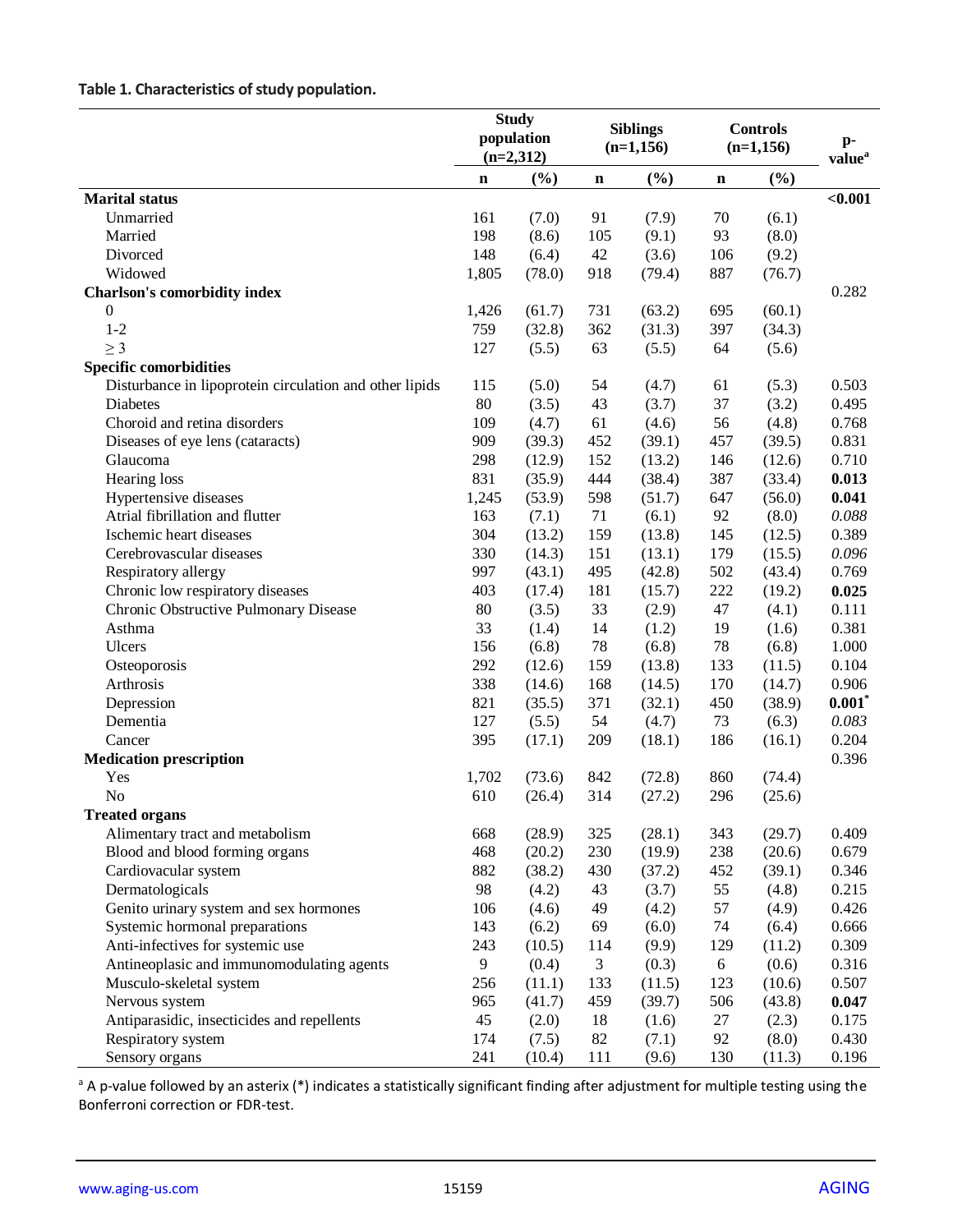| <b>Chronic conditions</b>                               |      | <b>Unadjusted models</b> |                      |           | Models adjusted for age |                      |  |  |
|---------------------------------------------------------|------|--------------------------|----------------------|-----------|-------------------------|----------------------|--|--|
|                                                         |      | 95% CI                   | p-value <sup>a</sup> | <b>OR</b> | 95% CI                  | p-value <sup>a</sup> |  |  |
| Cancer                                                  | 1.15 | $(0.93 - 1.43)$          | 0.202                | 1.27      | $(0.99 - 1.64)$         | 0.059                |  |  |
| Hypertensive diseases                                   | 0.84 | $(0.71 - 0.99)$          | 0.036                | 0.82      | $(0.68 - 0.99)$         | 0.035                |  |  |
| Atrial fibrillation and flutter                         | 0.75 | $(0.54 - 1.04)$          | 0.082                | 0.79      | $(0.55 - 1.14)$         | 0.213                |  |  |
| Ischemic heart diseases                                 | 1.11 | $(0.87 - 1.41)$          | 0.860                | 1.03      | $(0.78 - 1.35)$         | 0.862                |  |  |
| Cerebrovascular diseases                                | 0.81 | $(0.64 - 1.03)$          | 0.088                | 0.73      | $(0.55 - 0.96)$         | 0.025                |  |  |
| <b>Diabetes</b>                                         | 1.20 | $(0.74 - 1.88)$          | 0.480                | 1.46      | $(0.82 - 2.61)$         | 0.199                |  |  |
| Disturbance in lipoprotein circulation and other lipids | 0.88 | $(0.60-1.28)$            | 0.495                | 0.92      | $(0.61 - 1.40)$         | 0.711                |  |  |
| Depression                                              | 0.74 | $(0.62 - 0.88)$          | $0.001*$             | 0.72      | $(0.60 - 0.88)$         | $0.001*$             |  |  |
| Dementia                                                | 0.73 | $(0.51 - 1.04)$          | 0.085                | 0.73      | $(0.48 - 1.13)$         | 0.162                |  |  |
| Chronic low respiratory diseases                        | 0.79 | $(0.64 - 0.97)$          | 0.028                | 0.85      | $(0.67 - 1.07)$         | 0.169                |  |  |
| Chronic Obstructive Pulmonary Disease                   | 0.70 | $(0.44 - 1.09)$          | 0.115                | 0.68      | $(0.42 - 1.12)$         | 0.128                |  |  |
| Asthma                                                  | 0.74 | $(0.37-1.45)$            | 0.386                | 0.85      | $(0.39-1.85)$           | 0.681                |  |  |
| Respiratory allergy                                     | 0.98 | $(0.83 - 1.15)$          | 0.773                | 1.11      | $(0.92 - 1.33)$         | 0.269                |  |  |
| Choroid and retina disorders                            | 0.94 | $(0.65 - 1.38)$          | 0.772                | 0.94      | $(0.60-1.45)$           | 0.764                |  |  |
| Diseases of eye lens (cataracts)                        | 1.02 | $(0.86 - 1.20)$          | 0.831                | 0.92      | $(0.76 - 1.11)$         | 0.381                |  |  |
| Glaucoma                                                | 1.05 | $(0.82 - 1.34)$          | 0.709                | 1.08      | $(0.81 - 1.44)$         | 0.598                |  |  |
| Hearing loss                                            | 1.24 | $(1.05 - 1.47)$          | 0.013                | 1.14      | $(0.94 - 1.39)$         | 0.189                |  |  |
| <b>Ulcers</b>                                           | 1.00 | $(0.72 - 1.38)$          | 1.000                | 0.90      | $(0.62 - 1.31)$         | 0.581                |  |  |
| Osteoporosis                                            | 1.23 | $(0.96 - 1.58)$          | 0.102                | 1.28      | $(0.96-1.69)$           | 0.090                |  |  |
| Arthrosis                                               | 0.99 | $(0.78 - 1.24)$          | 0.907                | 0.84      | $(0.64 - 1.10)$         | 0.201                |  |  |

**Table 2. Risk of presenting chronic conditions from age 65 and over among long-lived female siblings compared to sporadic long-lived Danish women, results from conditional logistic models, n=2,352.**

<sup>a</sup> A p-value followed by an asterix (\*) indicates a statistically significant finding after adjustment for multiple testing using the Bonferroni correction or FDR-test.

After adjustment for age, the long-lived female siblings still had a significantly lower risk of hypertensive disease (OR=0.82 95%CI=0.68-0.99) and depression (OR=0.72 95%CI=0.60-0.88) compared to the sporadic long-livers. They also had a significantly lower risk of cerebrovascular diseases (OR=0.73 95%CI=0.55-0.96). The risk of hearing loss did not remain significant after adjustment for age. However, the risk of cancer became higher (OR=1.27 95%CI=0.99-1.64) in long-lived female siblings compared to the sporadic long-livers after adjustment for age, though with marginal significance. If the Bonferroni correction or the FDR test was used to account for multiple testing, only the association with depression remained statistically significant.

#### **Survival**

At the end of the follow-up, 1,763 (76.3%) women, 833 (72.1%) siblings, and 930 (80.4%) controls were deceased. Overall survival for siblings and controls was 89% and 83% at 1 year, 66% and 56% at 3 years, and 47% and 36% at 5 years ( $p<0.001$ ), respectively (Figure 1).

Long-lived female siblings had better 5-year overall survival than sporadic long-lived women (hazard ratio (HR)=0.71 95%CI=0.63-0.81) (Table 3). After

adjustment for age, the HR of death among siblings compared to controls was lower (HR=0.68 95%CI=0.58-0.79), while it increased after adjustment for marital status (HR=0.72 95%CI=0.63-0.82), cerebrovascular diseases (HR=0.72 95%CI=0.63-0.82), depression (HR= $0.73$  95%CI= $0.64$ - $0.83$ ), number of prescribed drugs (HR=0.72 95%CI=0.63-0.82) or nervous system drugs prescriptions (HR=0.72 95%CI=0.63-0.82), and it remained unchanged after adjustment for hypertensive diseases (HR=0.71 95%CI=0.63-0.81). In other words, the risk of death did not change or change only marginally after the adjustment, and remained significant for all covariates. Thus, after adjustment for all the variables simultaneously, female siblings still had significantly better total survival than controls (HR=0.72, 95%CI=0.62-0.85).

## **DISCUSSION**

People may live long for various reasons including better robustness or better resilience, or both. They may also live longer lives simply by chance. In this study, we examined whether the long-lived female siblings are more robust and/or more resilient than sporadic longlived women. Our results indicate that the long-lived siblings may be more robust to some health conditions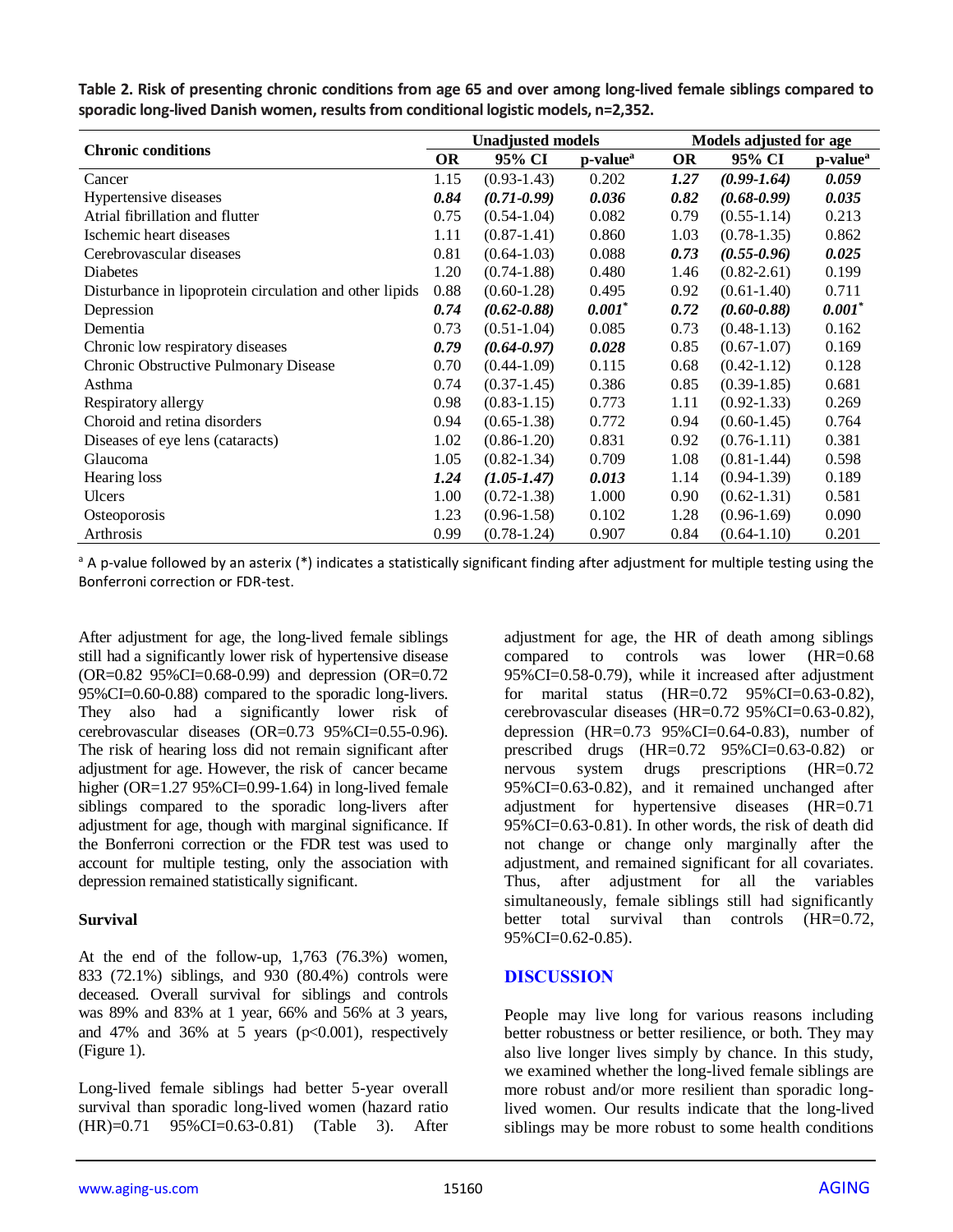(hypertension, cerebrovascular disease, depression), and less robust to some other (cancer); though only the risk of depression (OR=0.72; p-value=0.001) remained statistically significant after adjustment for multiple testing [15]. Our results strongly support the possibility that the long-lived female siblings are more resilient than sporadic long-livers because they show significantly better survival at extreme ages, even after controlling for all covariates/comorbidities. This indicates that familial longevity could be mainly related to a better resilience as the ability to overcome various life and health problems, rather than to a simply good health, and that being not depressed may be a key factor supporting organism's robustness in advanced years of life.

Findings from earlier US studies that used samples of LLFS data suggest that long-lived siblings could be more robust to some diseases. Ash et al. [8] found lower risks of depression, Alzheimer's disease, diabetes, heart failure, and some other conditions, in the long-lived LLFS siblings compared to the sporadic long-lived Medicare beneficiaries [8]. Unlike Ash et al., we found no evidence for a significantly different risk of dementia between the long-lived female siblings and controls [8]. However, Ash et al. studied a combination of both sexes, whereas our study focused only on females, which might lead to the difference in results. Similar to our findings, Newman et al. reported a lower risk of hypertension in LLFS compared to the Framingham Heart Study (FHS), but not to the Cardiovascular Health Study (CHS) and the New England Centenarian Study (NECS) participants [9]. That study also reported mixed results regarding stroke, with a higher risk in long-lived LLFS siblings compared to CHS and FHS, and no

significant difference for NECS participants [9], while our results indicated a lower risk of cerebrovascular disease in the long-lived female siblings in the ageadjusted analysis.

In our study, we found a marginally significant higher risk of cancer among the long-lived female siblings compared to sporadic long-livers. Ukraintseva et al. earlier suggested potential biological mechanisms of trade-offs between extreme longevity and cancer risk, including antagonistic pleiotropic role of some genetic and non-genetic factors in aging and cancer development, which could be applicable to these results [14]. Other studies did not report a significant difference in the risk of cancer between long-lived LLFS siblings and controls [8, 9], but this may be due to differences in research design. A higher risk of hearing loss in the long-lived female siblings compared to sporadic long-livers did not remain significant after adjustment for age. So, we may assume that this difference was related to the age difference between siblings and controls. If multiple testing was considered using the conservative Bonferroni correction or the FDR test, only the lower risk of depression among siblings remained statistically significant [15].

Regarding survival to extreme ages, we observed a better overall survival of female long-lived siblings compared to sporadic long-livers. Similar findings were reported in a Dutch study that also showed better survival of the long-lived siblings at high ages, as compared to long-lived sporadic controls [10]. The association remained statistically significant after adjustment for age, marital status, comorbidities and/or medication.



**Figure 1. 5-year survival of siblings and controls from January 1st, 2006, Kaplan-Meier curve.**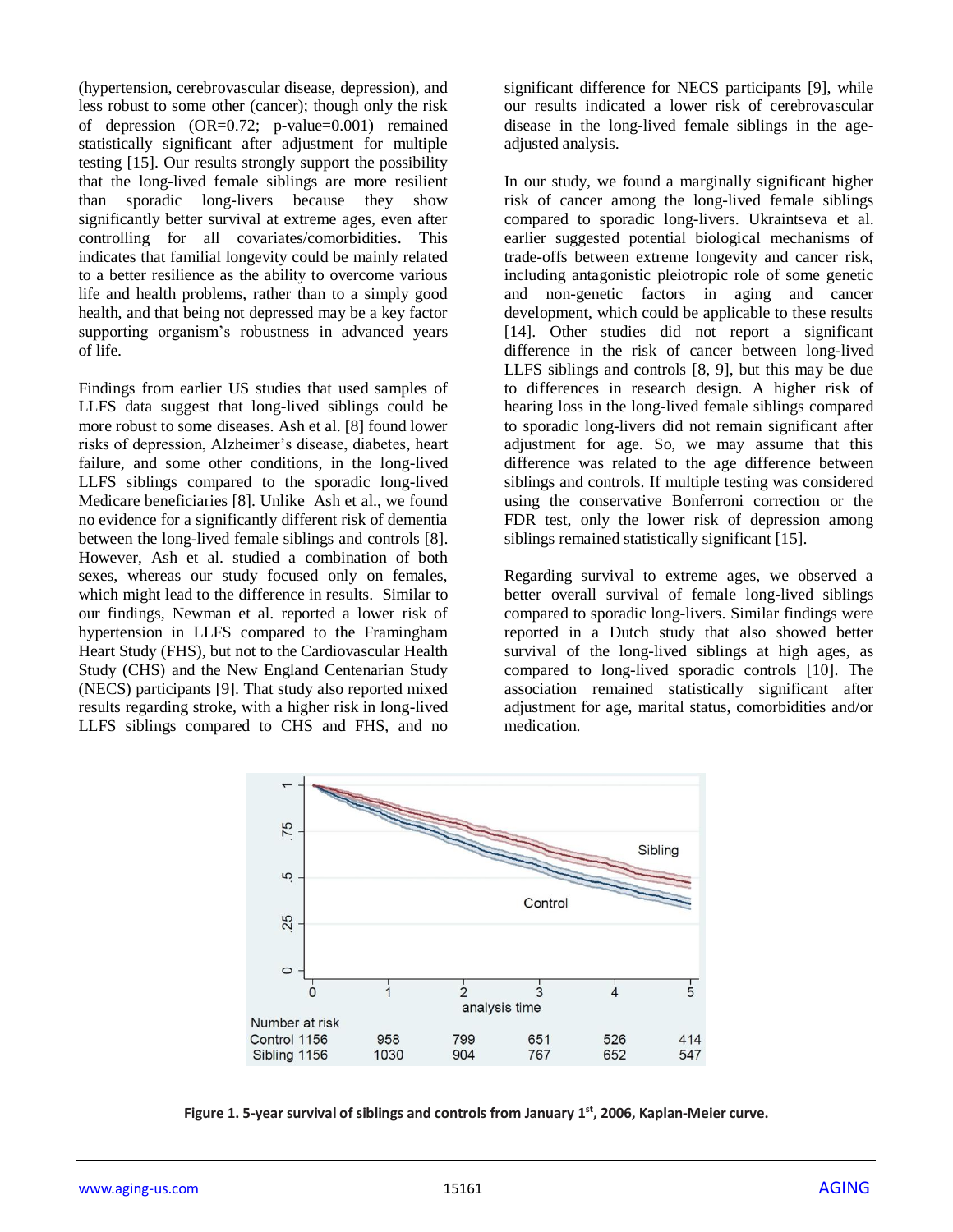| <b>Models</b>                                                                                  | <b>HR</b> | 95% CI          | p-value |
|------------------------------------------------------------------------------------------------|-----------|-----------------|---------|
| Without covariate                                                                              | 0.71      | $[0.63 - 0.81]$ | < 0.001 |
| Including age                                                                                  | 0.68      | $[0.58 - 0.79]$ | < 0.001 |
| Including marital status                                                                       | 0.72      | $[0.63 - 0.82]$ | < 0.001 |
| Including hypertensive diseases                                                                | 0.71      | $[0.63 - 0.81]$ | < 0.001 |
| Including cerebrovascular diseases                                                             | 0.72      | $[0.63 - 0.82]$ | < 0.001 |
| Including depression                                                                           | 0.73      | $[0.64 - 0.83]$ | < 0.001 |
| Including no. of prescribed drugs                                                              | 0.72      | $[0.63 - 0.82]$ | < 0.001 |
| Including nervous system drugs prescription                                                    | 0.72      | $[0.63 - 0.82]$ | < 0.001 |
| Including age, marital status                                                                  | 0.69      | $[0.60 - 0.81]$ | < 0.001 |
| Including hypertensive diseases, cerebrovascular diseases, depression                          | 0.73      | $[0.64 - 0.83]$ | < 0.001 |
| Including age, marital status, all the previous chronic conditions                             | 0.72      | $[0.62 - 0.84]$ | < 0.001 |
| Including age, marital status, all the previous chronic conditions, no. of<br>prescribed drugs | 0.72      | $[0.62 - 0.85]$ | < 0.001 |

**Table 3. Risk of death in high age among long-lived female siblings compared to sporadic long-lived Danish women, results from stratified Cox models, n=2,352.**

It should be emphasized that none of the above studies considered indicators of physiological robustness and resilience in the same population, whereas in our large population-based study, we investigated both disease risks and survival to extreme ages in the same individuals. Our results suggest that better physiological robustness (manifested by lower disease risks) does not entirely explain better resilience (manifested by a higher survival to extreme ages) of female members of the long-lived families, as compared to sporadic long-livers. And adjustment for the above diseases, to which the long-lived female siblings were more robust, did not change the association, or did so only marginally.

We showed that longevity clustered in families can lead to a significantly lower mortality risk at extreme ages compared to sporadic long-livers. This suggests that resilience has similar biological mechanisms in the long-lived siblings influenced by common genetic and other familial factors. Indeed, in the first part of their lives, siblings share many environmental factors (e.g., socioeconomic status, place of residence, lifestyle). In addition, studies have highlighted the influence of genetic effects on lifespan at older ages, indicating that genetic factors could play a major role in the familial longevity [6]. Genetic factors are more likely than other factors to be related to resilience in long-lived siblings compared to sporadic long-livers, although other factors should also be explored.

There are some limitations to this study. First, long-lived female siblings were, on average, slightly but significantly older than the sporadic long-lived women even after matching on age. However, our analyses were adjusted for age. This adjustment did not lead to different results in the survival analyses. In fact, the adjustment for age only changed the HR slightly, and the association became

stronger. Second, the condition or disease for which the medication was prescribed (indication code) was not available [16]. Not considering the indication codes could lead to a potential information bias with an overestimation of some chronic conditions. Nonetheless, if there was information bias, it was non-differential with an overestimation in long-lived siblings and controls. Third, only chronic conditions diagnosed through medication or in hospitals were considered. Consequently, some conditions could not be included. However, we focused on the 20 most prevalent chronic conditions in Danes aged 75 and over [17] and defined them based on validated definitions [16]. Finally, the initial study, which in 2004 identified the long-lived families that were included in the present study, did not use current definitions of longevity such as top sex and birth cohort survival percentiles [18, 19]. In our study population, 99.5% of the recruited families included at least two siblings who survived to age 90 years, whereas for the remaining families, one sibling survived well past 90 years and at least one other sibling survived to age 89 years. With our definition of longevity, a large sibship – everything else equal – has a higher probability of becoming a long-lived family compared to a sibship of say two. Recognizing this bias, we have been collecting evidence to address the potential size of the bias. We found that the long-lived siblings in our study were from sibships with an average of 7.2 siblings compared to 6.6 in 358 control families that were selected among families with at least two children. A difference this size seems unlikely to be of importance for late life disease and survival. Moreover, we cannot exclude that some controls were from non-identified long-lived families, but they would be rare. Also, males have higher mortality throughout life compared to females. Therefore, a study of similar long-lived men would have been an even more selected study sample and bring additional information to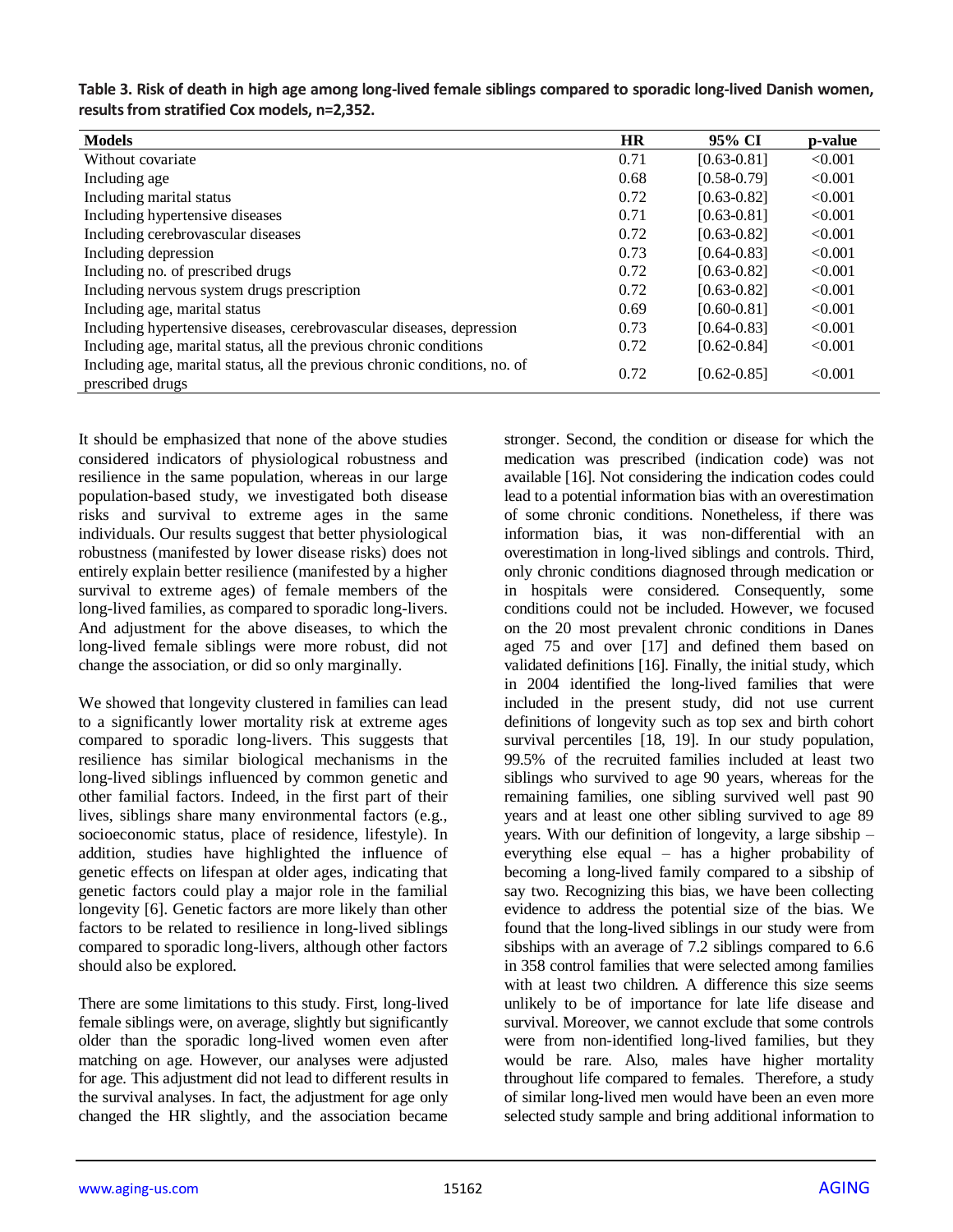our findings. However, in our study we were not able to identify a sufficient number of male controls in the 5% sample of the Danish population to allow meaningful analyses.

The main strength of this work lies in the study design consisting of long-lived female siblings matched on age with female controls from a representative sample of the Danish population. Thus, the registry-based study design permitted avoidance of selection bias. Longlived siblings and controls were all identified in highquality National Danish registers, also leading to a large sample size. Finally, the definition of chronic conditions was based on both hospital and medication data [16]. In this way, we identified individuals with different disease levels, although not all individuals.

In conclusion, long-lived female siblings demonstrated better robustness to some health conditions (especially, depression), while increased vulnerability to some other diseases (cancer). Physiological resilience (manifested in higher chances of survival to extreme ages) was consistently better in the long-lived female siblings than in their age-peers from general population. This indicates that the ability to overcome deleterious life events may be more important for extreme longevity than a good health alone, and that avoiding depression is major factor of maintaining physical robustness in familial longevity. A consistently better survival of the long-lived siblings also suggests that resilience may have stronger genetic component in familial longevity, warranting further investigation. Overall, results of this study indicate that long-lived siblings are excellent candidates for healthy longevity studies, and that familial longevity cases could be more informative than sporadic cases for studying mechanisms of longevity. Since health phenotypes such as discharge diagnoses of chronic conditions and medication could not explain better resilience of the long-lived female siblings, a next step can be to focus on other factors that might explain their better resilience, such as response to acute health events, dynamic changes in functional status, cognitive functioning, or psychological factors [11; 20–22]. Cognitive and physical functioning are known to be highly predictive of survival in the very old individuals [20]. In addition, it would be reasonable to explore last year of life events, or the cause of death in long-lived siblings compared to sporadic long-livers to examine whether they experience different life events compared to sporadic longlived women.

## **MATERIALS AND METHODS**

#### **Study population**

The identification of long-lived siblings was undertaken in three nationwide, consecutive studies in Denmark, for which recruitment ran sequentially during the years 2004 to 2009: the Danish Oldest Siblings (DOS) pilot study, the Genetics of Healthy Ageing (GeHA) study [23], and the Danish part of the Long Life Family Study (LLFS) [24]. All individuals born before April 2, 1918, and alive in 2004 were identified in the Danish Civil Registration System (CRS). Long-lived siblings were defined in different ways depending on the study. Recruitment to DOS was conditional on both siblings being alive and 88 years or older; recruitment to GeHA required both siblings to be alive and above age 90, and the LLFS recruited only families with a family longevity index (FLoSS) score above 7 [24]. In all, 3,972 siblings from 659 families were enrolled in either DOS, GeHA, or LLFS, with 659 siblings from 114 families in DOS, 2,736 siblings from 469 families in GeHA, and 577 siblings from 76 families in LLFS.

Long-lived female siblings enrolled in these studies and alive on January  $1<sup>st</sup>$ , 2006 were included. Each female sibling was matched with one female control from the Danish population alive on January  $1<sup>st</sup>$ , 2006 and randomly selected on age (+/- 2 years).

#### **Danish national population-based registers**

The information used in this study was mainly extracted from the Danish national population-based registers presented below.

#### *The Danish civil registration system (CRS)*

The CRS, which covers the entire population alive and residing in Denmark since April 2, 1968, contains information on each resident's vital status, sex, place and date of birth as well as familial links (e.g. parents, siblings, spouse) [25, 26]. All persons registered in CRS are assigned a unique personal identification number which is used in all national registers, enabling accurate linkage between all national registers. Once a person has been assigned a unique personal identification number, the same number will not be assigned to other persons and this number follows the person afterwards.

#### *Health registers*

The Danish National Patient Register (NPR) is a health register established in 1977 [27, 28]. The NPR covers inpatients and somatic wards as well as outpatients and psychiatric wards since 1995. The reported data are administrative (e.g. patient's municipality, identification of hospital ward, date and time of activity, and information on accidents leading to hospital contact) and clinical (e.g. diagnoses and surgical procedures). Different types of diagnoses are recorded: primary diagnoses (main reason for hospitalization), secondary diagnoses (supplementing the primary diagnosis),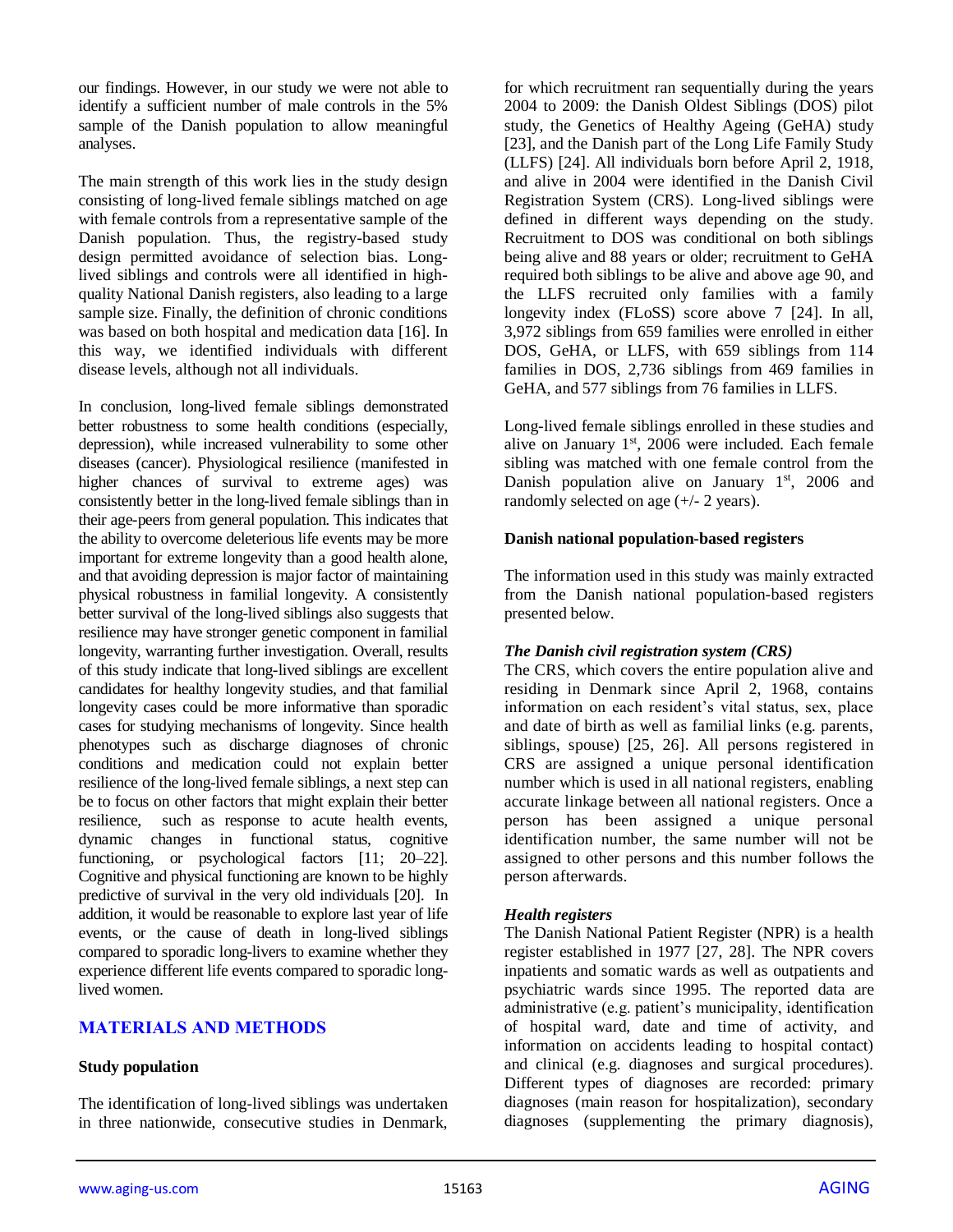referral diagnoses (reason for referral), temporary diagnoses and complications.

The Danish Cancer Registry (DCR) contains records of all incidences of malignant neoplasms in the Danish population from 1943 onwards [29]. The register is considered almost complete and has a high degree of validity [29, 30].

The Danish National Prescription Registry (DNPR) provides individual-level information on dispensed prescriptions for each person resident in Denmark since 1995 [31, 32]. DNPR contains information on all prescription drugs dispensed at Danish community pharmacies as well as prescriptions dispensed to residents of long-term care institutions (e.g. nursing homes). The register records information related to drug user and to prescriber, as well as drug and pharmacy information.

## **Outcomes**

The first outcome was the cumulative incidence from age 65 of the 20 most prevalent chronic conditions in Danes aged 75 and older [17]: *cancers, hypertensive disease, atrial fibrillation and flutter, ischemic heart disease (including myocardial infarction), cerebrovascular diseases (including stroke), diabetes, disturbance in lipoprotein circulation and other lipids, depression, dementia, chronic low respiratory diseases (CLRD), chronic obstructive respiratory disease (COPD), asthma, respiratory allergy, choroid and retina disorders, diseases of eye lens (cataract), glaucoma, hearing loss, ulcers, osteoporosis, arthrosis*. Except for cancers, all diseases were identified through the NPR and/or the DNPR using the register-based definitions defined by Hvidberg et al [16] (Supplementary Table 1). Cancers were identified using the DCR.

The second outcome was overall survival. Survival time was calculated from January  $1<sup>st</sup>$ , 2006 to the date of death, emigration or to the date of last follow-up (July 1<sup>st</sup>, 2013), whichever came first. All-cause mortality was defined as death from any cause. Patients still alive were censored at the date of last follow-up.

## **Covariates**

Analyses were adjusted for the following factors, usually associated with overall survival in older adults: marital status, Charlson's comorbidity index (CCI [33]), medication prescription and organs treated by prescription drugs. Marital status was considered on January 1<sup>st</sup>, 2006 from the CRS. The CCI was constructed from hospital data in the 10 years prior to

January  $1<sup>st</sup>$ , 2006. It was based on primary and secondary disease diagnoses recorded in the NPR. In order to capture medical habits and general health in addition to CCI, medication prescription (yes versus no), the number of prescribed drugs and treated organs within the month prior to January  $1<sup>st</sup>$ , 2006 were considered. The treated organs referred to level 1 Atomic Therapeutic Chemical groups concerned by medication prescription. Prescribed drugs were assessed to evaluate polypharmacy and as a proxy for general health in addition to CCI.

## **Statistical analyses**

The cumulative incidence between female siblings and controls was compared by performing conditional logistic regression models based on matching data.

Survival time from January  $1<sup>st</sup>$ , 2006 was described with Kaplan-Meier curves for female siblings and controls separately and compared using the logrank test. Survival analyses were performed using stratified Cox proportional hazards models based on the matching data with and without potential confounding covariates. Proportional-hazards assumption was tested using Schoenfeld residuals.

The study has been approved by The Regional Scientific Ethical Committees for Southern Denmark (S-VF-20030227) and The Danish Data Protection Agency (# J.nr. 2008-41-1753).

# **CONFLICTS OF INTEREST**

These authors declare no conflicts of interest.

# **FUNDING**

Research reported in this publication was supported by the National Institute on Aging of the National Institutes of Health (NIA/NIH) under Award Number U19AG063893. The work of S.V.U. and K.G.A. was also partly supported by the NIA/NIH grant R01AG062623. The content is solely the responsibility of the authors and does not necessarily represent the official views of the National Institutes of Health.

# **REFERENCES**

1. Ruby JG, Wright KM, Rand KA, Kermany A, Noto K, Curtis D, Varner N, Garrigan D, Slinkov D, Dorfman I, Granka JM, Byrnes J, Myres N, Ball C. Estimates of the heritability of human longevity are substantially inflated due to assortative mating. Genetics. 2018; 210:1109–24.

<https://doi.org/10.1534/genetics.118.301613>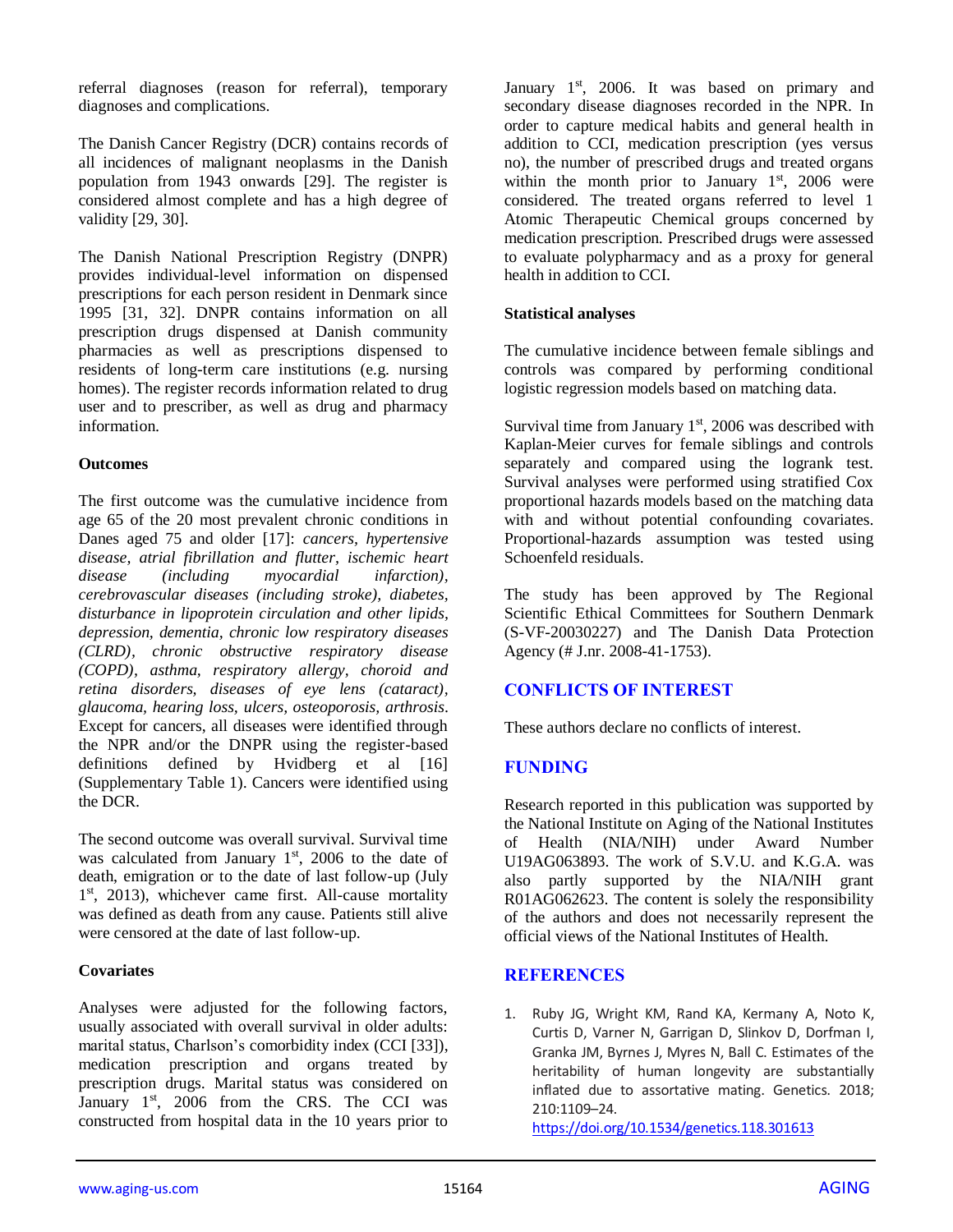PMID[:30401766](https://pubmed.ncbi.nlm.nih.gov/30401766)

- 2. Bozzini S, Falcone C. Genetic Factors Associated with Longevity in Humans. In: Dorszewska J, Kozubski W, editors. Senescence - Physiology or Pathology [Internet]. InTech; 2017 [cited 2020 Jan 16]. Available from: [http://www.intechopen.com/books/senescence](http://www.intechopen.com/books/senescence-physiology-or-pathology/genetic-factors-associated-with-longevity-in-humans)[physiology-or-pathology/genetic-factors-associated](http://www.intechopen.com/books/senescence-physiology-or-pathology/genetic-factors-associated-with-longevity-in-humans)[with-longevity-in-humans.](http://www.intechopen.com/books/senescence-physiology-or-pathology/genetic-factors-associated-with-longevity-in-humans) <https://doi.org/10.5772/intechopen.69637>
- 3. Passarino G, De Rango F, Montesanto A. Human longevity: Genetics or Lifestyle? It takes two to tango. Immun Ageing. 2016; 13:12. <https://doi.org/10.1186/s12979-016-0066-z> PMID[:27053941](https://pubmed.ncbi.nlm.nih.gov/27053941)
- 4. Govindaraju D, Atzmon G, Barzilai N. Genetics, lifestyle and longevity: lessons from centenarians. Appl Transl Genom. 2015; 4:23–32. <https://doi.org/10.1016/j.atg.2015.01.001> PMID[:26937346](https://pubmed.ncbi.nlm.nih.gov/26937346)
- 5. Kerber RA, O'Brien E, Smith KR, Cawthon RM. Familial excess longevity in Utah genealogies. J Gerontol A Biol Sci Med Sci. 2001; 56:B130–39. <https://doi.org/10.1093/gerona/56.3.b130> PMID[:11253150](https://pubmed.ncbi.nlm.nih.gov/11253150)
- 6. vB Hjelmborg J, Iachine I, Skytthe A, Vaupel JW, McGue M, Koskenvuo M, Kaprio J, Pedersen NL, Christensen K. Genetic influence on human lifespan and longevity. Hum Genet. 2006; 119:312–21. <https://doi.org/10.1007/s00439-006-0144-y> PMID[:16463022](https://pubmed.ncbi.nlm.nih.gov/16463022)
- 7. Ljungquist B, Berg S, Lanke J, McClearn GE, Pedersen NL. The effect of genetic factors for longevity: a comparison of identical and fraternal twins in the swedish twin registry. J Gerontol A Biol Sci Med Sci. 1998; 53:M441–46. <https://doi.org/10.1093/gerona/53a.6.m441> PMID[:9823748](https://pubmed.ncbi.nlm.nih.gov/9823748)
- 8. Ash AS, Kroll-Desrosiers AR, Hoaglin DC, Christensen K, Fang H, Perls TT. Are members of long-lived families healthier than their equally long-lived peers? evidence from the long life family study. J Gerontol A Biol Sci Med Sci. 2015; 70:971–76. <https://doi.org/10.1093/gerona/glv015> PMID[:25745037](https://pubmed.ncbi.nlm.nih.gov/25745037)
- 9. Newman AB, Glynn NW, Taylor CA, Sebastiani P, Perls TT, Mayeux R, Christensen K, Zmuda JM, Barral S, Lee JH, Simonsick EM, Walston JD, Yashin AI, Hadley E. Health and function of participants in the long life family study: a comparison with other cohorts. Aging (Albany NY). 2011; 3:63–76.

<https://doi.org/10.18632/aging.100242> PMID[:21258136](https://pubmed.ncbi.nlm.nih.gov/21258136) 10. Westendorp RG, van Heemst D, Rozing MP, Frölich M,

Mooijaart SP, Blauw GJ, Beekman M, Heijmans BT, de Craen AJ, Slagboom PE, and Leiden Longevity Study Group. Nonagenarian siblings and their offspring display lower risk of mortality and morbidity than sporadic nonagenarians: The Leiden Longevity Study. J Am Geriatr Soc. 2009; 57:1634–7.

<https://doi.org/10.1111/j.1532-5415.2009.02381.x> PMI[D:19682117](https://pubmed.ncbi.nlm.nih.gov/19682117)

- 11. Ukraintseva S, Yashin AI, Arbeev KG. Resilience versus robustness in aging. J Gerontol A Biol Sci Med Sci. 2016; 71:1533–34. <https://doi.org/10.1093/gerona/glw083> PMI[D:27146372](https://pubmed.ncbi.nlm.nih.gov/27146372)
- 12. Arbeev KG, Ukraintseva SV, Bagley O, Zhbannikov IY, Cohen AA, Kulminski AM, Yashin AI. "physiological dysregulation" as a promising measure of robustness and resilience in studies of aging and a new indicator of preclinical disease. J Gerontol A Biol Sci Med Sci. 2019; 74:462–68.

<https://doi.org/10.1093/gerona/gly136> PMI[D:29939206](https://pubmed.ncbi.nlm.nih.gov/29939206)

- 13. Akushevich I, Kravchenko J, Ukraintseva S, Arbeev K, Yashin AI. Age patterns of incidence of geriatric disease in the U.S. Elderly population: medicare-based analysis. J Am Geriatr Soc. 2012; 60:323–27. <https://doi.org/10.1111/j.1532-5415.2011.03786.x> PMI[D:22283485](https://pubmed.ncbi.nlm.nih.gov/22283485)
- 14. Ukraintseva S, Yashin A, Arbeev K, Kulminski A, Akushevich I, Wu D, Joshi G, Land KC, Stallard E. Puzzling role of genetic risk factors in human longevity: "risk alleles" as pro-longevity variants. Biogerontology. 2016; 17:109–27.

<https://doi.org/10.1007/s10522-015-9600-1> PMI[D:26306600](https://pubmed.ncbi.nlm.nih.gov/26306600)

- 15. Dudoit S, van der Laan MJ. Multiple testing procedures with applications to genomics. New York; London: Springer; 2008. 588 p. (Springer series in statistics). <https://doi.org/10.1007/978-0-387-49317-6>
- 16. Hvidberg MF, Johnsen SP, Glümer C, Petersen KD, Olesen AV, Ehlers L. Catalog of 199 register-based definitions of chronic conditions. Scand J Public Health. 2016; 44:462–79. <https://doi.org/10.1177/1403494816641553> PMI[D:27098981](https://pubmed.ncbi.nlm.nih.gov/27098981)
- 17. Hvidberg MF, Johnsen SP, Davidsen M, Ehlers L. A nationwide study of prevalence rates and characteristics of 199 chronic conditions in Denmark. Pharmacoecon Open. 2020; 4:361–80. <https://doi.org/10.1007/s41669-019-0167-7> PMI[D:31342402](https://pubmed.ncbi.nlm.nih.gov/31342402)
- 18. Sebastiani P, Nussbaum L, Andersen SL, Black MJ, Perls TT. Increasing sibling relative risk of survival to older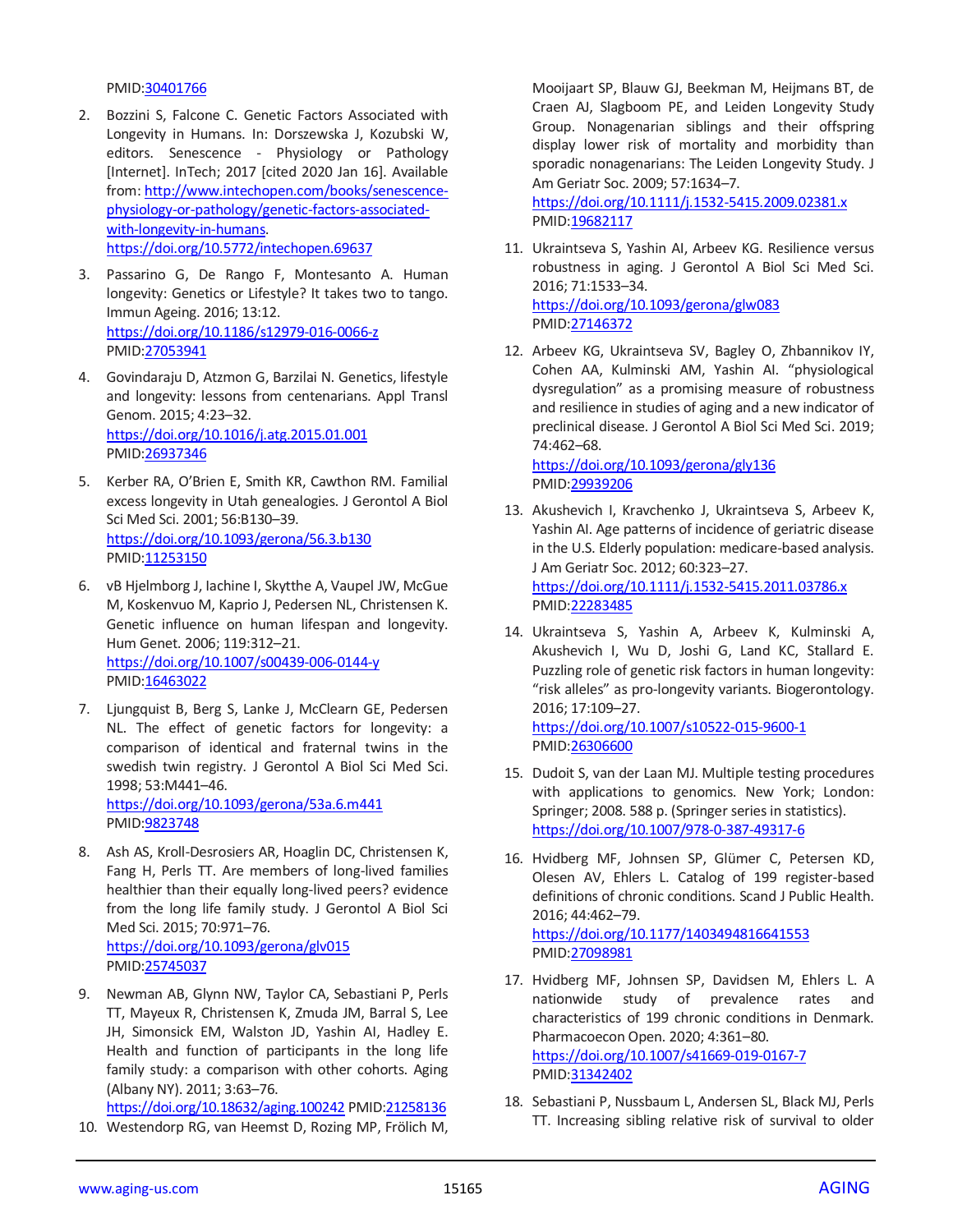and older ages and the importance of precise definitions of "aging," "life span," and "longevity". J Gerontol A Biol Sci Med Sci. 2016; 71:340–46. <https://doi.org/10.1093/gerona/glv020> PMID[:25814633](https://pubmed.ncbi.nlm.nih.gov/25814633)

- 19. van den Berg N, Rodríguez-Girondo M, van Dijk IK, Mourits RJ, Mandemakers K, Janssens AA, Beekman M, Smith KR, Slagboom PE. Longevity defined as top 10% survivors and beyond is transmitted as a quantitative genetic trait. Nat Commun. 2019; 10:35. <https://doi.org/10.1038/s41467-018-07925-0> PMID[:30617297](https://pubmed.ncbi.nlm.nih.gov/30617297)
- 20. Thinggaard M, McGue M, Jeune B, Osler M, Vaupel JW, Christensen K. Survival prognosis in very old adults. J Am Geriatr Soc. 2016; 64:81–88. <https://doi.org/10.1111/jgs.13838> PMID[:26782855](https://pubmed.ncbi.nlm.nih.gov/26782855)
- 21. Lee LO, James P, Zevon ES, Kim ES, Trudel-Fitzgerald C, Spiro A 3rd, Grodstein F, Kubzansky LD. Optimism is associated with exceptional longevity in 2 epidemiologic cohorts of men and women. Proc Natl Acad Sci USA. 2019; 116:18357–62. <https://doi.org/10.1073/pnas.1900712116> PMID[:31451635](https://pubmed.ncbi.nlm.nih.gov/31451635)
- 22. Zeng Y, Shen K. Resilience significantly contributes to exceptional longevity. Curr Gerontol Geriatr Res. 2010; 2010:525693. <https://doi.org/10.1155/2010/525693> PMID[:21197075](https://pubmed.ncbi.nlm.nih.gov/21197075)
- 23. Skytthe A, Valensin S, Jeune B, Cevenini E, Balard F, Beekman M, Bezrukov V, Blanche H, Bolund L, Broczek K, Carru C, Christensen K, Christiansen L, et al, and GEHA consortium. Design, recruitment, logistics, and data management of the GEHA (genetics of healthy ageing) project. Exp Gerontol. 2011; 46:934–45. <https://doi.org/10.1016/j.exger.2011.08.005> PMID[:21871552](https://pubmed.ncbi.nlm.nih.gov/21871552)
- 24. Sebastiani P, Hadley EC, Province M, Christensen K, Rossi W, Perls TT, Ash AS. A family longevity selection score: ranking sibships by their longevity, size, and availability for study. Am J Epidemiol. 2009; 170:1555–62. <https://doi.org/10.1093/aje/kwp309> PMID[:19910380](https://pubmed.ncbi.nlm.nih.gov/19910380)
- 25. Pedersen CB. The danish civil registration system. Scand J Public Health. 2011; 39:22–25. <https://doi.org/10.1177/1403494810387965> PMI[D:21775345](https://pubmed.ncbi.nlm.nih.gov/21775345)
- 26. Schmidt M, Pedersen L, Sørensen HT. The danish civil registration system as a tool in epidemiology. Eur J Epidemiol. 2014; 29:541–49. <https://doi.org/10.1007/s10654-014-9930-3> PMI[D:24965263](https://pubmed.ncbi.nlm.nih.gov/24965263)
- 27. Lynge E, Sandegaard JL, Rebolj M. The danish national patient register. Scand J Public Health. 2011; 39:30–33. <https://doi.org/10.1177/1403494811401482> PMI[D:21775347](https://pubmed.ncbi.nlm.nih.gov/21775347)
- 28. Schmidt M, Schmidt SA, Sandegaard JL, Ehrenstein V, Pedersen L, Sørensen HT. The danish national patient registry: a review of content, data quality, and research potential. Clin Epidemiol. 2015; 7:449–90. <https://doi.org/10.2147/CLEP.S91125> PMI[D:26604824](https://pubmed.ncbi.nlm.nih.gov/26604824)
- 29. Gjerstorff ML. The danish cancer registry. Scand J Public Health. 2011; 39:42–45. <https://doi.org/10.1177/1403494810393562> PMI[D:21775350](https://pubmed.ncbi.nlm.nih.gov/21775350)
- 30. Storm HH, Michelsen EV, Clemmensen IH, Pihl J. The danish cancer registry—history, content, quality and use. Dan Med Bull. 1997; 44:535–39. PMI[D:9408738](https://pubmed.ncbi.nlm.nih.gov/9408738)
- 31. Kildemoes HW, Sørensen HT, Hallas J. The danish national prescription registry. Scand J Public Health. 2011; 39:38–41. <https://doi.org/10.1177/1403494810394717> PMI[D:21775349](https://pubmed.ncbi.nlm.nih.gov/21775349)
- 32. Pottegård A, Schmidt SA, Wallach-Kildemoes H, Sørensen HT, Hallas J, Schmidt M. Data resource profile: the danish national prescription registry. Int J Epidemiol. 2017; 46:798–98f. <https://doi.org/10.1093/ije/dyw213> PMI[D:27789670](https://pubmed.ncbi.nlm.nih.gov/27789670)
- 33. Charlson ME, Pompei P, Ales KL, MacKenzie CR. A new method of classifying prognostic comorbidity in longitudinal studies: development and validation. J Chronic Dis. 1987; 40:373–83. [https://doi.org/10.1016/0021-9681\(87\)90171-8](https://doi.org/10.1016/0021-9681(87)90171-8) PMI[D:3558716](https://pubmed.ncbi.nlm.nih.gov/3558716)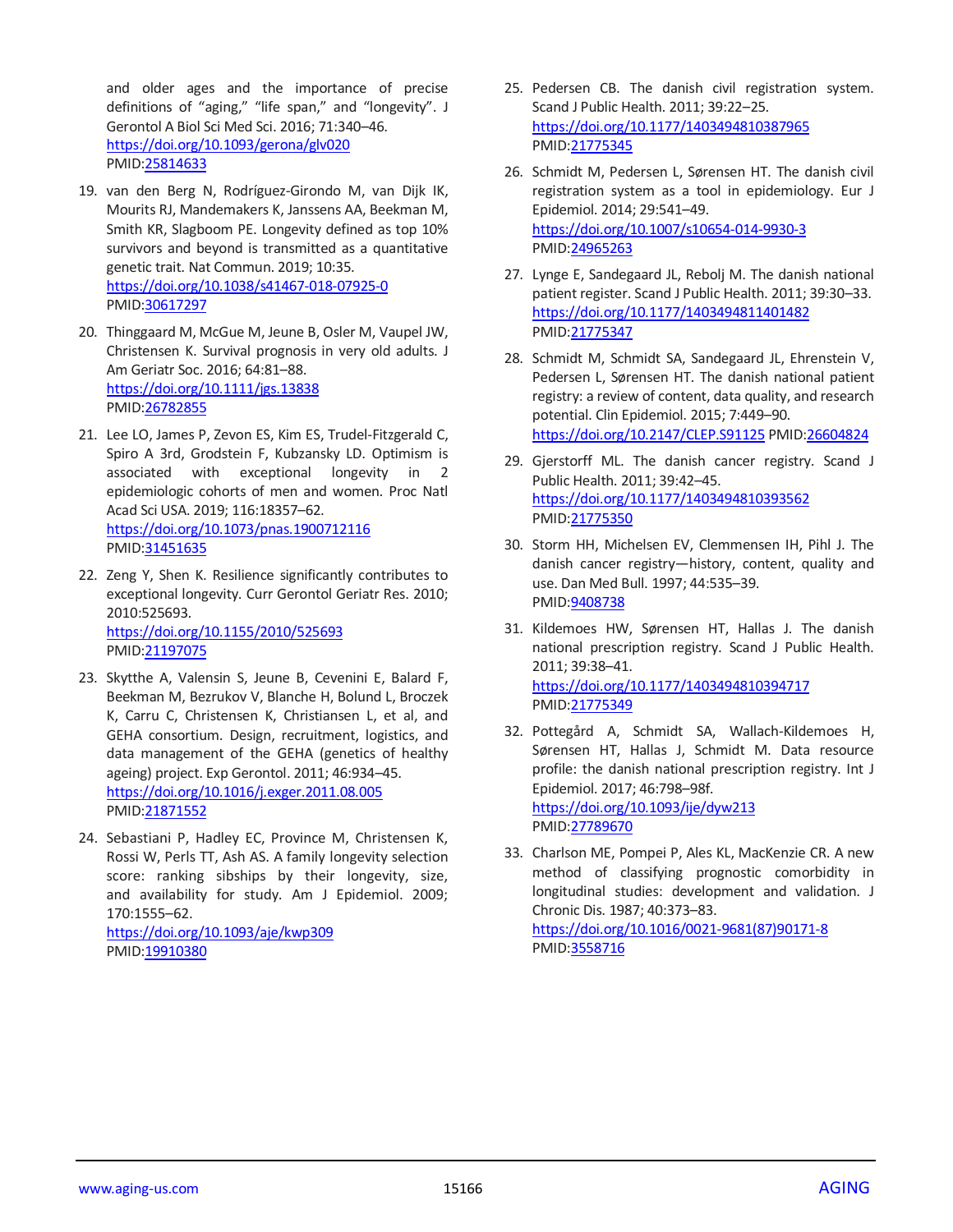## **SUPPLEMENTARY MATERIAL**

# **Supplementary Table**

**Supplementary Table 1. Coding of the 20 most prevalent conditions in Danes aged 75+ on National Danish databases.**

|                | No. Conditions                                                             | Databases*  | <b>Definition</b>                                            |
|----------------|----------------------------------------------------------------------------|-------------|--------------------------------------------------------------|
| $\overline{1}$ | <b>Malignant neoplasms</b>                                                 | <b>DNC</b>  | All except ICD-10 C44                                        |
|                | <b>Endocrine nutritional and metabolic diseases</b>                        |             |                                                              |
|                |                                                                            | <b>NPR</b>  | ICD-8: 279                                                   |
|                |                                                                            |             | <b>ICD10: E78</b>                                            |
|                |                                                                            | <b>DNPR</b> | ATC: C10                                                     |
|                |                                                                            | <b>NPR</b>  | ICD-8: 249, 250<br>ICD-10: E10-E14                           |
|                |                                                                            | <b>DNPR</b> | ATC: A10A, A10B.                                             |
|                |                                                                            |             | At least two prescriptions.                                  |
|                | Diseases of the eye and adnexa and diseases of the ear and mastoid process |             |                                                              |
| $\overline{4}$ | Choroid and retina disorders                                               | <b>NPR</b>  | ICD-8: 367, 376, 377.0-377.4                                 |
|                |                                                                            |             | ICD-10: H31, H32, H34, H35                                   |
| 5              | Diseases of eye lens (cataracts)                                           | <b>NPR</b>  | ICD-8: 374                                                   |
|                |                                                                            | <b>NPR</b>  | ICD-10: H25-H28                                              |
|                |                                                                            |             | ICD-8: 375<br>ICD-10: H40-H42                                |
|                |                                                                            | <b>DNPR</b> | ATC: S01E                                                    |
| 7              | Hearing loss                                                               | <b>NPR</b>  | ICD-8: 389, 781.3                                            |
|                |                                                                            |             | ICD-10: H90, H910, H912, H913,                               |
|                |                                                                            |             | H918, H930, H932, H933, H911, H919                           |
|                | Diseases of the circulatory system                                         |             |                                                              |
|                |                                                                            | <b>NPR</b>  | ICD-8: 400-404                                               |
|                |                                                                            |             | ICD-10: I10-I15                                              |
|                |                                                                            | <b>DNPR</b> | Combination treatment with at least                          |
|                |                                                                            |             | two of the following classes of                              |
|                |                                                                            |             | hypertensive drugs with ATC codes:                           |
|                |                                                                            |             | $-\alpha$ Adrenergic blockers (C02A, C02B,                   |
|                |                                                                            |             | C <sub>02</sub> C<br>- Non-loop diuretics (C02DA, C02L,      |
|                |                                                                            |             | C03A, C03B, C03D, C03E, C03X,                                |
|                |                                                                            |             | C07C, C07D, C08G, C09BA, C09DA,                              |
|                |                                                                            |             | CO9XA52                                                      |
|                |                                                                            |             | - Vasodilators (C02DB, C02DD,                                |
|                |                                                                            |             | C02DG, C04, C05)                                             |
|                |                                                                            |             | - β Blockers $(C07)$                                         |
|                |                                                                            |             | - Calcium channel blockers (C07F,                            |
|                |                                                                            |             | C08, C09BB, C09DB)<br>- Renin-angiotensin system inhibitors  |
|                |                                                                            |             | (C09)                                                        |
| 9              | Atrial fibrillation and flutter                                            | <b>NPR</b>  | ICD-8: 427.93, 427.94                                        |
|                |                                                                            |             | ICD-10: I48                                                  |
| 10             | Ischaemic heart diseases (including myocardial infarction)                 | <b>NPR</b>  | ICD-8: 410-414                                               |
|                |                                                                            |             | ICD-10: I20-I25                                              |
| 11             | Cerebrovascular diseases (including stroke)                                | <b>NPR</b>  | ICD-8: 430-438                                               |
|                |                                                                            |             | ICD-10: I60-69, G45, G46<br>DZ501 A-diagnosis in combination |
|                |                                                                            |             | with $I61$ , $I63-64$ as A- or B- diagnosis                  |
|                | Diseases of respiratory system                                             |             |                                                              |
|                |                                                                            | <b>NPR</b>  | ICD-8: 507.00-507.03, 507.08, 507.09                         |
|                |                                                                            |             | ICD-10: J30 except J30.0                                     |
|                |                                                                            | <b>DNPR</b> | ATC: V01AA02, V01AA03,                                       |
|                |                                                                            |             | V01AA05, V01AA11, R01AC,                                     |
|                |                                                                            |             | R01AD, R06A, S01G, R01BA52                                   |
|                |                                                                            | <b>NPR</b>  | ICD-8: 490-492                                               |
|                |                                                                            |             | ICD-10: J40-43, J47                                          |